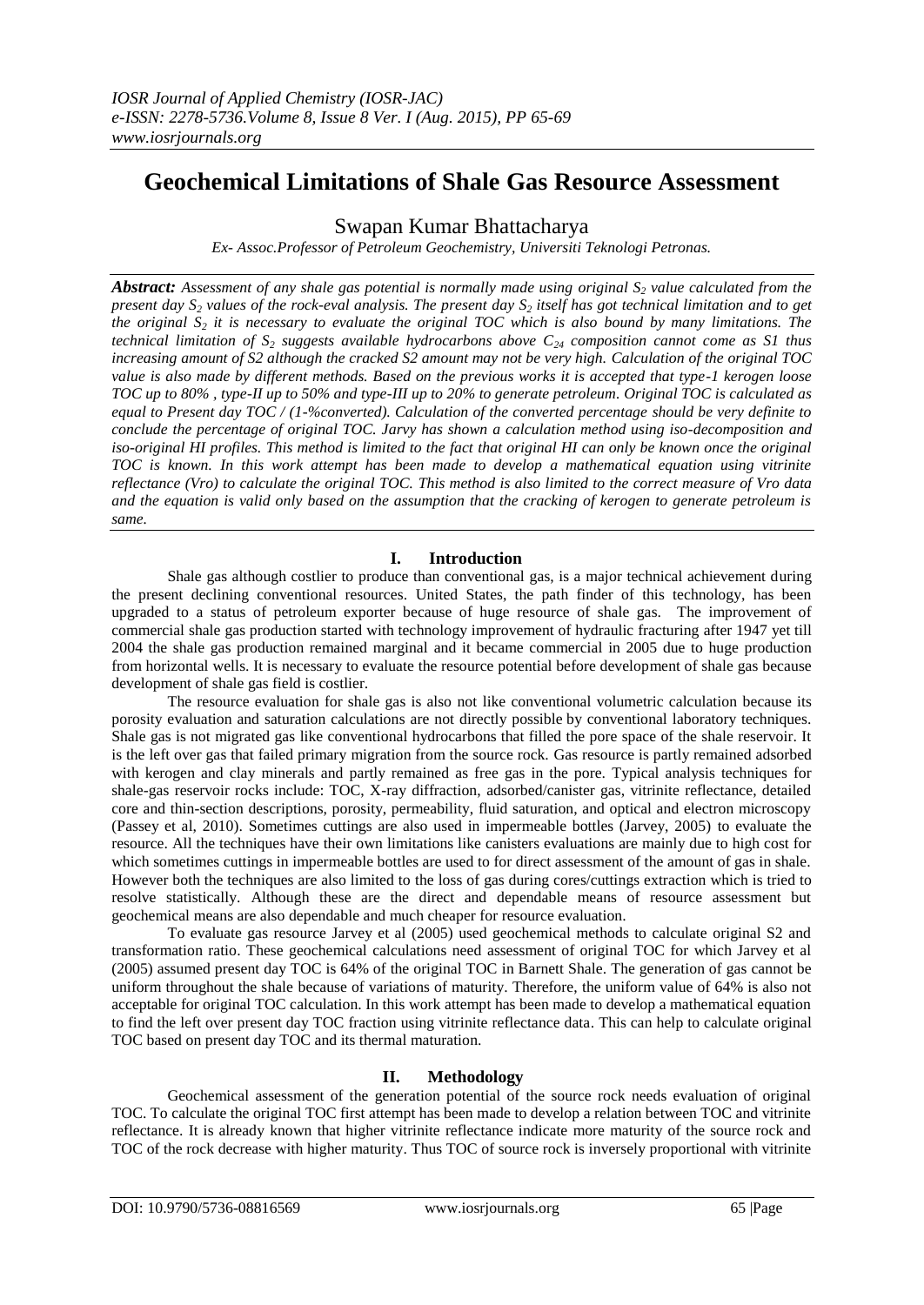reflectance values. Also it is known that the early generation of hydrocarbons starts with Vro value of 0.6. Therefore we can write,

$$
(Vro - 0.6) \propto 1/TOC^* \quad (1)
$$

Also it is known that the increase of vitrinite reflectance is exponential, therefore the proportionality equation (1) can be re-written as -

 $(Vro - 0.6) = log_e(K / TOC^*)$  (2) Where,  $TOC^* = Left over % TOC and K = constant$ When,  $V_{\text{TO}} = 0.6$ , TOC is the Original value. Therefore,  $log_e K = log_e TOC_{original} = 100\% TOC$  $K=$  ln  $100 = 4.6$ Therefore,  $(Vro - 0.6) = 4.6 - \log_e TOC * (3)$ <br>Or,  $\log_e TOC * = 4.6 - (Vro - 0.6)$  (4) Or,  $\log_e TOC$   $* = 4.6 - (Vro - 0.6)$  $Log_e \text{TOC*} = 5.2 - \text{vro}$  (5) Therefore, leftover TOC% is  $TOC * = e^{(5.2 - Vro)}$  (6)

Using equation (6) we can find the converted percentage of TOC for the particular Vro and the original TOC

can be calculated using equation:  
**Original TOC** = 
$$
100(\frac{Present \, day \, TOC}{TOC})
$$
 (7)

 $R$ e-calculation of the resource assessment is made using published data (Jarvie et al, 2005).

Table-1: List of Data used

| Well |             | $TOC(\% )$ | $T_{max} ({}^0C)$<br>HI |     | Vro%       | $V_{\rm TO}$ % | TR |
|------|-------------|------------|-------------------------|-----|------------|----------------|----|
|      |             |            |                         |     | Calculated | Measured       |    |
|      | Mitcham#1   | 4.67       | 396                     | 434 | 0.65       | nd             |    |
|      | Heirs#1     | 3.40       | 68                      | 454 | 1.01       | 0.9            | 83 |
| 3.   | T.P.Sims#2  | 4.45       | 25                      | 487 | 1.61       | 1.66           | 94 |
| 4.   | W.C.Young#1 | 4.93       | 56                      | 468 | 1.26       | nd             | 86 |
|      | Oliver#1    | 4.30       | 13                      | 544 | 2.63       | nd             | 97 |
| 6.   | Truitt-A#1  | 4.13       | 261                     | 445 | 0.85       | nd             | 34 |
|      | Grant#1     | 4.70       | 299                     | 446 | 0.86       | nd             | 35 |
| 8.   | Gage#1      | 2.66       | 39                      | 485 | 1.57       | 1.37           | 90 |

#### **III. Results**

Geochemical data of Barnett Shale samples published by Jarvey et al. (2005) has been used here to recalculate original TOC, original HI and Transformation Ratio (TR) for comparison(Table-2). Although recalculation is made based on the above data but Vro 2.63 of sample 5 is not dependable because above 2.0 Vro mainly pyrobitumens remain as organic matter (Mort & Sanei, 2013). The same sample when analyzed with 2.0 Vro show nearly same transformation ratio 98.6 in place of 98.8 but definitely the generation potential cannot be reliable if it is not kerogen. Re-calculations of each individual sample are shown below.

- 1. Present  $TOC = 4.67\%$  and present  $Vro = 0.65\%$ , Calculated  $TOC^* = 94.6\%$  and calculated original  $TOC = 1.65\%$ 4.93%, Present  $S2 = 18.5$ , Original  $S2 = 21.68$ , Original HI = 439.4 and Tr = 9.88%
- 2. Present  $TOC = 3.40\%$  and present  $Vro = 1.01\%$ , Calculated  $TOC^* = 66.0\%$  and calculated original  $TOC = 2.40\%$ 5.15%, present S2= 2.31, original S2 = 23.39 Original HI=  $454$  and Tr =  $85\%$
- 3. Present  $TOC = 4.45\%$  and present Vro = 1.66%, Calculated  $TOC^* = 34.5\%$  and calculated original TOC = 12.9%, present S2= 1.11, original S2= 103.0 and Original HI= 798 and Tr=96.9%
- 4. Present TOC = 4.93% and present Vro = 1.26%, Calculated TOC\* = 51.4% and calculated original TOC = 9.59%, present  $S2 = 2.76$  and original  $S2 = 58.9$ , Original HI = 614 and Tr = 91%
- 5. Present  $TOC = 4.3\%$  and present  $Vro = 2.63\%$ , Calculated  $TOC^* = 13.1\%$  and calculated original  $TOC = 2.63\%$ 32.8%, present  $S2 = 0.56$  and original  $S2 = 345.3$ , Original HI = 1049 and Tr = 98.8%
- 6. Present  $TOC = 4.13\%$  and present Vro = 0.85%, Calculated  $TOC^* = 77.5\%$  and calculated original TOC = 5.33%, present  $S2 = 10.78$  and original  $S2 = 25.24$ , Original HI = 473.6 and Tr = 44.9%
- 7. Present  $TOC = 4.7\%$  and present  $Vro = 0.86\%$ , Calculated  $TOC^* = 76.7\%$  and calculated original TOC = 6.1%, present  $S2 = 14.05$  and original  $S2 = 31.25$ , Original HI = 510 and Tr = 41%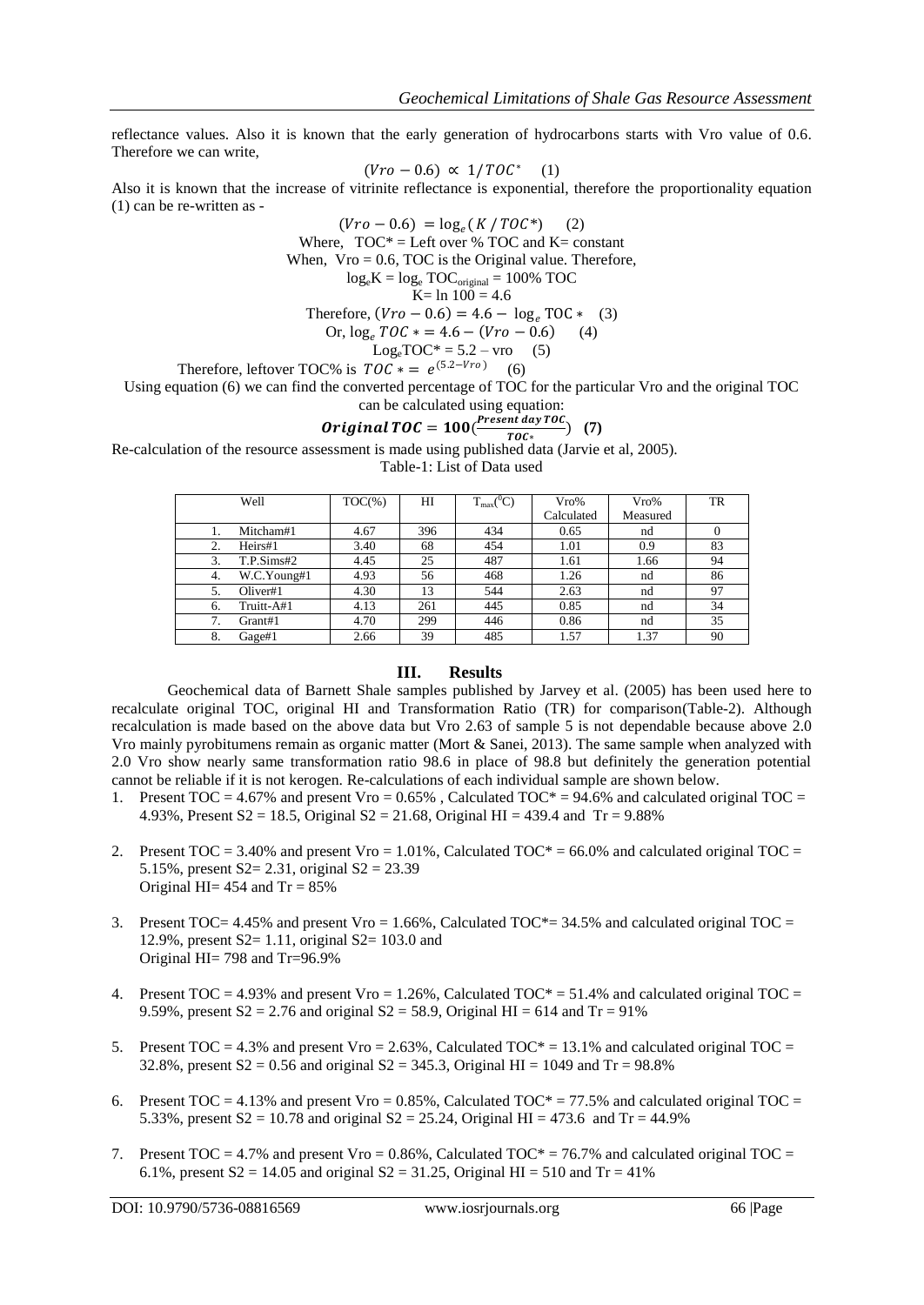8. Present  $TOC = 2.66\%$  and present  $Vro = 1.57\%$ . Calculated  $TOC^* = 37.7\%$  and calculated original  $TOC = 2.66\%$ 7.05%, present  $S2 = 1.04$  and original  $S2 = 53.97$ , Original HI = 765 and Tr = 95%

| Table-2. Comparison of the original TOC, Original III and Transformation ratios |        |        |       |                  |        |        |  |  |  |  |
|---------------------------------------------------------------------------------|--------|--------|-------|------------------|--------|--------|--|--|--|--|
| Well                                                                            | TOC 01 | TOC 02 | HI ol | HI <sub>o2</sub> | $TR-1$ | $TR-2$ |  |  |  |  |
|                                                                                 | 7.30   | 4.93   | 687.2 | 439.4            |        | 9.9    |  |  |  |  |
|                                                                                 | 5.31   | 5.15   | 477.3 | 454.3            | 83     | 85.0   |  |  |  |  |
|                                                                                 | 6.95   | 12.91  | 449.7 | 798.2            | 94     | 96.9   |  |  |  |  |
|                                                                                 | 7.70   | 9.59   | 469.6 | 614.1            | 86     | 90.9   |  |  |  |  |
|                                                                                 | 6.72   | 32.91  | 442.1 | 1049.1           | 97     | 98.8   |  |  |  |  |
| <sub>6</sub>                                                                    | 4.80   | 5.33   | 395.5 | 473.6            | 34     | 44.9   |  |  |  |  |
|                                                                                 | 5.71   | 6.13   | 460.0 | 510.0            | 35     | 41.4   |  |  |  |  |
|                                                                                 | 4.16   | 7.05   | 458.6 | 765.2            | 90     | 94.9   |  |  |  |  |

**Table-2: Comparison of the original TOC, Original HI and Transformation ratios**

Where, TOC\_01, HI\_01,TR-1 are accepted data by Jarvey et al (2005) and TOC\_02, HI\_02 and TR-2 are recalculated values.

#### **IV. Discussion**

Results above show re-calculations of the data vary to a limited extent. Because the original TOC calculation is based on the Vro values it is necessary that the Vro values should be dependable. Particularly for sample-5, original TOC 32.91% deposited during sedimentation is not acceptable. To get more dependable results it is also necessary to know the type of organic matter.

Assessment of the shale gas potential can be measured as the left over gas after primary migration from the total generation of the shale. Total amount generated from the shale is calculated as follows

Amount generated = Shale mass x TOC (change)x  $(HI_0 - HI_p)$  (8)

Where,  $H$ I $o$  = Original HI and  $H$ I $p$  = present HI

Assuming shale density as 2.5g/cc, shale of 1sq.ft area with 1ft thickness amounts to mass of 70,792.12 g. Further, 1g of shale hold 0.4cc volume of which pore volume is 0.024cc (6% porosity). For Barnett Shale reservoir pressure gradient is known to be 0.5psi/ft suggesting reservoir pressure at a depth of 2300m (7545.93ft) = 3772.96psi. 6 mg organic matter per gram of rock when converted to gas creates sufficient pressure (3858.5psi) that may develop fracture for primary migration. This calculation is made following ideal gas equation. In  $1 \text{ft}^3$  rock the generated oil may create a pressure gradient of 0.3psi/ft suggesting generated oil when exceeds 2times the pore volume may create sufficient pressure for primary migration. Individual calculations for each sample for asset evaluation are shown below.

**Sample 1:** original TOC is 4.94% and present day TOC is 4.67% suggests 0.27% TOC only used for hydrocarbon generation. The amount of the carbon mass for hydrocarbon generation equals to 191.1g/sq.ft. The present HI for this is 396 and original HI is 440 suggesting amount of generated hydrocarbon is equal to 0.0084kg/sq.ft or 0.12mg/g of rock.

The total amount of generated hydrocarbon if oil (density 0.8g/cc) is 0.006 times the volume of the pore suggesting no primary migration. The maturity of the shale is seen to be 0.65 Vro suggesting it has not entered gas window. The generated oil volume is therefore stored as shale oil and assessment is 2.6BO/AF.

**Sample 2:** Original TOC is 5.15% and present day TOC is 3.40% suggests 1.75% TOC has been used for hydrocarbon generation. The amount of the carbon mass used for hydrocarbon generation is equal to 1238.86g/sq.ft. The present HI for this is 68 and original HI is 454 suggesting the amount of generated hydrocarbon is equal to 0.48kg/sq.ft or 6.75mg/g of rock.

The total amount of generated hydrocarbon if oil (density 0.8g/cc) is equal to 0.35 times the volume of the pore. The maturity of the shale is seen to be 1.01 Vro suggesting it remained manly in oil window.. Therefore all the generated oil remained as shale oil and the shale oil assessment is 147.76 BO/AF.

**Sample 3:** Original TOC is 12.89% and present TOC is 4.45%, amounts the carbon mass for hydrocarbon generation equal to 5974.85g. The present HI for this is 25 and original HI is 798 suggesting the amount of generated hydrocarbon is equal to 4.62kg/sq.ft or 65.2mg/g of rock.

The total amount of generated hydrocarbon if oil (density 0.8g/cc) is 3.4 times volume of the pore and if gas (gas density as 710 mg/litre), the volume of generated gas is 0.092litre/g of rock which is 3826 times the pore volume. The maturity of the shale is seen to be 1.66 Vro suggesting 60% remained in oil window and 40% remained in gas window. Therefore 39.1mg/g is generated oil and 26.1mg/g is generated as gas. The generated oil volume is 2 times more than the pore volume for which probably primary migration was possible. It is possible that the some amount of oil might have undergone the secondary cracking that helped primary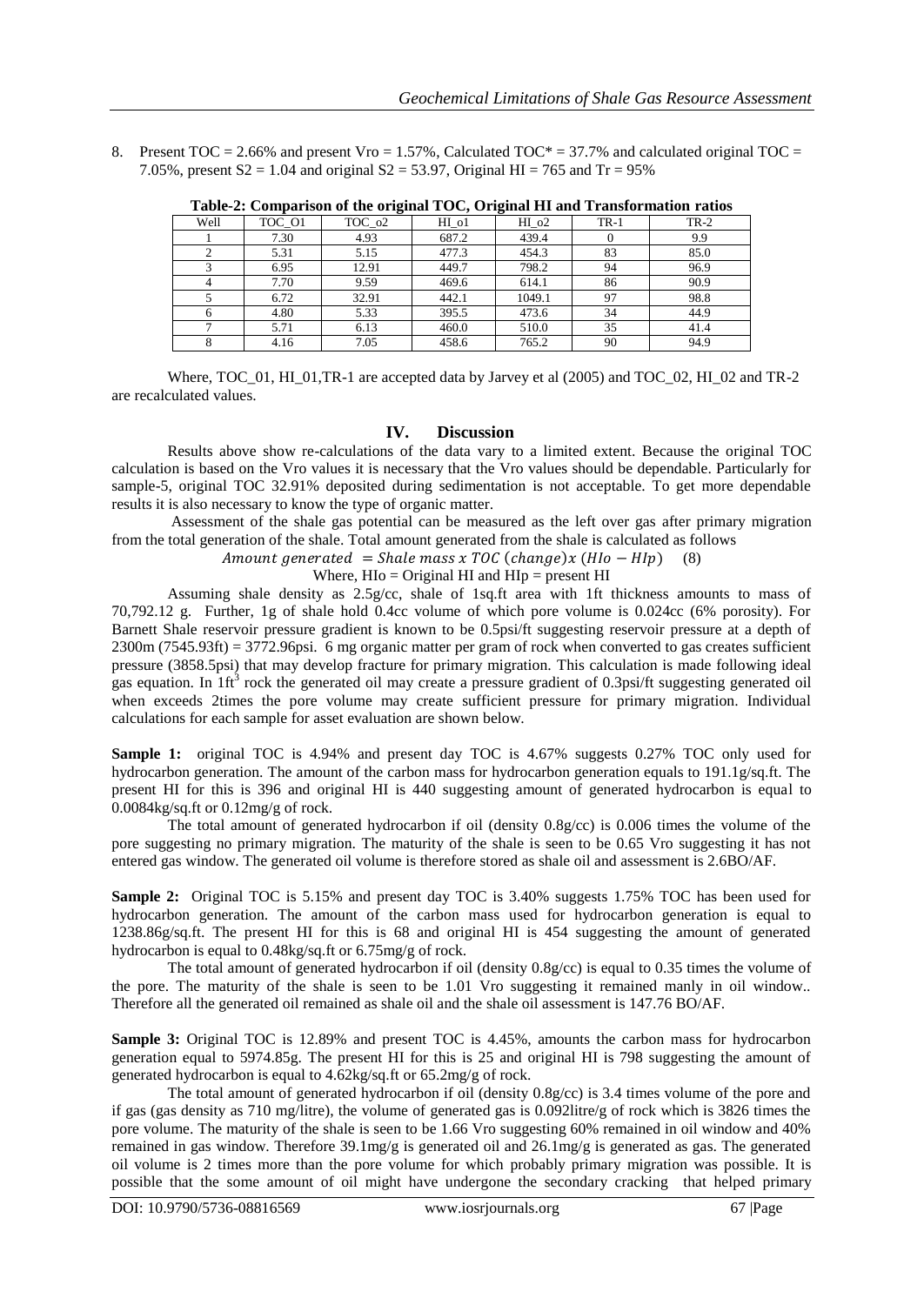migration as gas. Last pulse of  $6mg/g$  shall be preserved as shale gas that amounts to 298scf/tonne and 131MCF/AF.

**Sample 4:** Original TOC is 9.59% and present TOC is 4.93% amounts the carbon mass equal to 3299.0g. The present HI for this is 56 and original HI is 614 suggesting original generation potential is equal to 1.8kg/sq.ft or 26mg/g of rock.

The total amount of generated hydrocarbon if oil (density 0.8g/cc) is 1.35 times volume of the pore and if gas (gas density as 710 mg/litre), the volume of generated gas is 0.0366 litre/g of rock which is 1526 time the pore volume. The maturity of the shale is seen to be 1.26 Vro suggesting 90% remained in oil window and 10% remained in gas window. Therefore 23.4mg/g is generated oil and 2.6mg/g is generated as gas. The generated oil is thus nearly 1.2 times more than the pore volume and generated gas 152.6 time more than the pore volume. It is possible that the generated oil trapped in the pore might have undergone secondary cracking and helped to succeed primary migration. Therefore last 6 mg/g of generated hydrocarbon is contributed as shale gas. This corresponds to 298 scf/tonne and 131 MCF/AF of shale.

**Sample 5:** Original TOC is 32.8% and present day TOC 4.3% suggest the amount of TOC used is 28.5% for hydrocarbon generation. The amount of carbon mass used for hydrocarbon generation is equal to 20175.75g. For this sample present HI is 13 and original HI is 1048 suggesting amount of generated hydrocarbons equal to 20881905.6 mg/sq.ft. or 295mg/g of rock.

The total amount of generated hydrocarbon if oil (density 0.8g/cc) is 15 times volume of the pore and if gas (gas density as 710 mg/litre), the volume of generated gas is 0.415litre/g of rock which is 17312 time the pore volume. The maturity of the shale is seen to be 2.63 Vro suggesting 33% remained in oil window and 67% remained in gas window. Therefore 97.3mg/g is generated oil and 197.7mg/g is generated as gas. The generated gas is thus nearly 11561 times more than the pore volume. The generated oil volume is 5 times the pore volume suggesting some pulses of primary migration of oil. Oil left behind will be cracked to generate gas. Amount of shale gas stored correspond to generated 6 mg/g of rock which is equivalent to 298 scf/tonne of rock.

**Sample 6:** Original TOC is 5.33% and present day TOC 4.13% suggest the amount of TOC used is 1.2% for hydrocarbon generation. The amount of carbon mass used for hydrocarbon generation is equal to 849.5g. For this sample present HI is 261 and original HI is 473 suggesting amount of generated hydrocarbons equal to 180095 mg/sq.ft. or 2.54mg/g of rock.

The total amount of generated hydrocarbon if oil (density 0.8g/cc) is nearly 0.13 times volume of the pore and if gas (gas density as 710 mg/litre), the volume of generated gas is 0.036litre/g of rock which is 149 times the pore volume. The maturity of the shale is seen to be 0.85 Vro suggesting the sampe remained in oil window only. Therefore, entire 2.54mg/g is generated oil and remained as shale oil equivalent to 55.6 BO/AF..

**Sample 7:** Original TOC is 6.1% and present day TOC 4.7% suggest the amount of TOC used is 1.4% for hydrocarbon generation. The amount of carbon mass used for hydrocarbon generation is equal to 991.1g. For this sample present HI is 299 and original HI is 507 suggesting amount of generated hydrocarbons equal to 206,148.8 mg/sq.ft. or 2.9mg/g of rock.

The total amount of generated hydrocarbon if oil (density 0.8g/cc) is nearly 0.15 times the pore volume and if gas (gas density as 710 mg/litre), the volume of generated gas is 0.0041litre/g of rock which is 170 time the pore volume. The maturity of the shale is seen to be 0.86 Vro suggesting it remained entirely in oil window. Therefore whole 2.9mg/g is generated oil and the generated gas is small amount simultaneously produced with oil. Since it is less than the pore volume it is expected the entire generated oil is stored as shale oil equivalent to 63.5 BO/AF.

**Sample 8:** Original TOC is 7.05% and present day TOC 2.66% suggest the amount of TOC used is 4.39% for hydrocarbon generation. The amount of carbon mass used for hydrocarbon generation is equal to 3107.8g. For this sample present HI is 39 and original HI is 764 suggesting amount of generated hydrocarbons equal to 2253155 mg/sq.ft. or 31.8mg/g of rock.

The total amount of generated hydrocarbon if oil (density 0.8g/cc) is 1.65 times volume of the pore and if gas (gas density as 710 mg/litre), the volume of generated gas is 0.045litre/g of rock which is 1866 time the pore volume. The maturity of the shale is seen to be 1.57 Vro suggesting 50% remained in oil window and 50% remained in gas window. Therefore 15.9mg/g is generated oil and 15.9mg/g is generated as gas. Generated oil in the oil window is 0.71 times the pore volume suggesting no primary migration. The generated gas in gas window together with secondary cracked oil is therefore 1866 times more than the pore volume. Amount of shale gas stored correspond to generated 6 mg/g of rock which is equivalent to 298 scf/tonne of rock